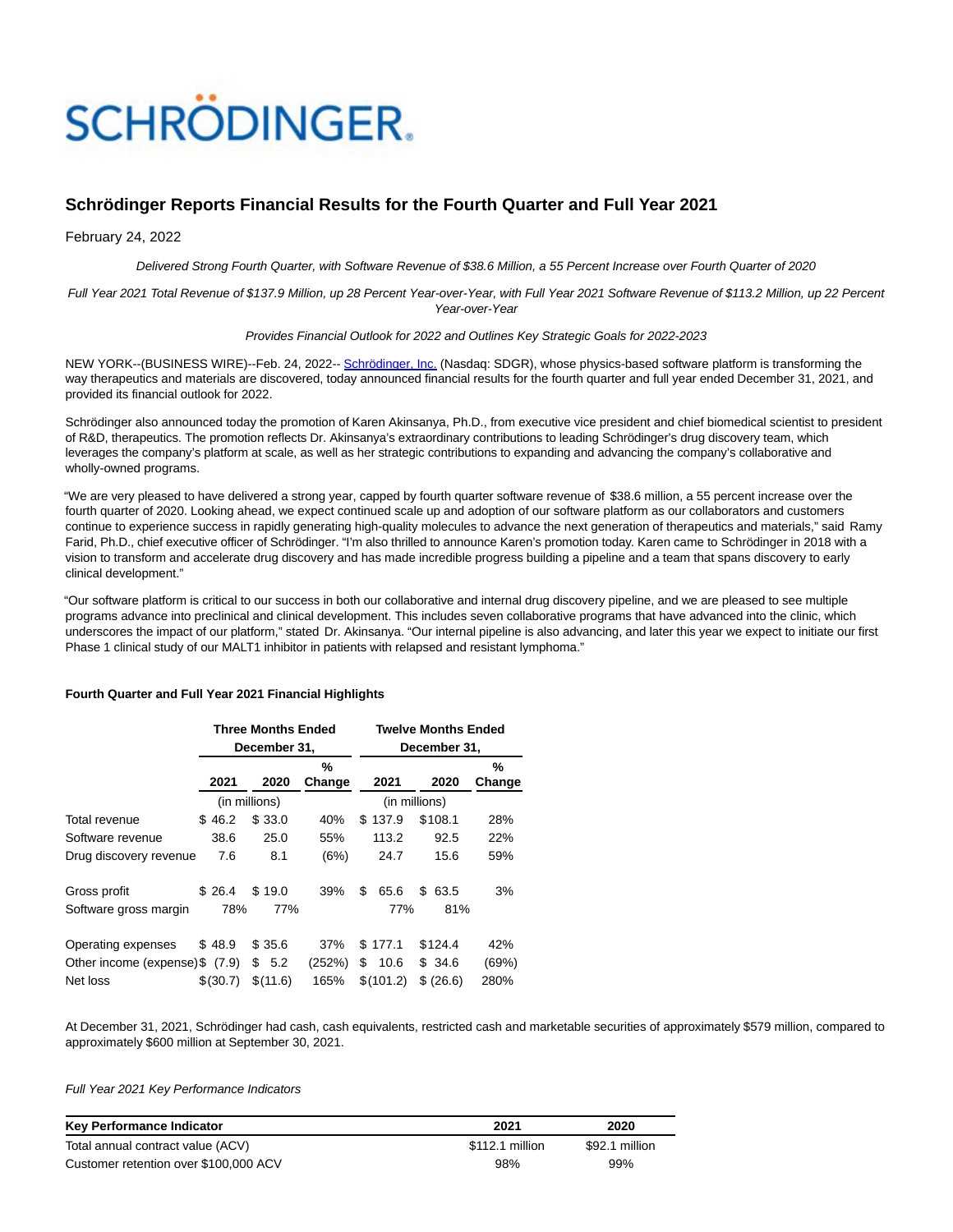| ACV of Top 10 customers                          | \$34.1 million | \$28.5 million |
|--------------------------------------------------|----------------|----------------|
| Number of customers over \$1M in ACV*            | 15             | 16             |
| Number of customers over \$100,000 in ACV        | 190            | 153            |
| Number of active customers with ACV over \$1,000 | 1.647          | 1.463          |

\*Total ACV for customers with ACV over \$1 million increased to \$40.2 million in 2021 from \$35.5 million in 2020.

For additional information about our Key Performance Indicators, see "Operating Metrics" below.

# **2022 Financial Outlook**

As of February 24, 2022, Schrödinger outlined the following expectations for the fiscal year ending December 31, 2022:

- Total revenue expected to range from \$161 million to \$181 million, representing 17 percent to 31 percent growth over 2021
- Total software revenue expected to range from \$126 million to \$136 million, representing 11 percent to 20 percent growth over 2021
- Total drug discovery expected to range from \$35 million to \$45 million, representing 42 to 82 percent growth over 2021
- Operating expense growth is expected to be slightly lower than the 42 percent reported for the year ended December 31, 2021
- Software gross margin percentage is expected to be in the mid-70s

For the first quarter of 2022, software revenue is expected to range from \$28 to \$30 million.

# **2022-2023 Key Strategic Goals**

Today, Schrödinger laid out the following strategic objectives for 2022-2023:

- Ongoing growth in adoption and scale up of software platform, with target ACV growth of over 20 percent in 2023
- Inflection in drug discovery revenue in 2023, with target 2023 drug discovery revenue of at least \$100 million excludes potential revenue from partnering the company's three lead internal programs
- IND submission for the MALT1 program in first half of 2022, IND submission for the CDC7 program in early 2023 and IND submission for the Wee1 program in 2023
- Initiate a Phase 1 clinical study for the MALT1 program in the second half of 2022, and initiate Phase 1 clinical studies for the CDC7 and Wee1 programs in 2023
- Publication of data from internal programs in peer-reviewed forums, including presentation of preclinical data from the Wee1 program in the first half of 2022
- Multiple new internal programs leveraging internal structural biology capabilities
- Materials science collaborations in multiple verticals, such as clean energy and sustainable materials

# **Recent Business Highlights**

# Internal Pipeline

- Presented preclinical data from MALT1 program at ASH: In December, Schrödinger presented preclinical data on the company's MALT1 allosteric inhibitor program at the American Society of Hematology Annual Meeting demonstrating that its MALT1 inhibitors showed single agent and combination anti-tumor activity with approved anti-cancer therapies in preclinical models of B-cell lymphoma. The data presented suggest that targeting MALT1 may expand therapeutic options for patients with selected B-cell lymphomas, such as activated B-cell subtype of diffuse large B cell lymphoma, with the possibility of expanding into other B-cell lymphomas such as mantle cell lymphoma.
- Expanded internal pipeline: During 2021, Schrödinger added two new programs to its internal pipeline in the areas of oncology and immunology.

# Collaborative Programs

- In January 2022, Nimbus announced initiation of a Phase 2b study of its investigational oral allosteric TYK2 inhibitor in patients with active psoriatic arthritis.
- In November 2021, Nimbus announced the initiation of its first-in-human Phase 1/2 study of its HPK1 inhibitor, NDI-101150, in patients with solid tumors.

#### Underlying Science

Published 27 peer-reviewed papers across life sciences and materials science in 2021: During 2021, Schrödinger scientists continued to make scientific advances and were authors on 27 publications in peer-reviewed life sciences and materials sciences journals. Recent publications include an article in collaboration with Janssen to assess the [performance of affinity](https://cts.businesswire.com/ct/CT?id=smartlink&url=https%3A%2F%2Fpubs.acs.org%2Fdoi%2F10.1021%2Facs.jcim.1c01214&esheet=52584589&newsitemid=20220224005188&lan=en-US&anchor=performance+of+affinity+predictions&index=2&md5=f2deaaed29136bc242cde2f711a410fe) predictions as well as data from a collaboration with scientists at Samyang Corp. aimed at accelerating the [design of](https://cts.businesswire.com/ct/CT?id=smartlink&url=https%3A%2F%2Fpubs.acs.org%2Fdoi%2Fabs%2F10.1021%2Facs.chemmater.1c02871&esheet=52584589&newsitemid=20220224005188&lan=en-US&anchor=design+of+photoinitiators&index=3&md5=38499f60831375561cc088187be4408d) photoinitiators, which are light sensitive molecules used in inks and coatings, adhesives and other products.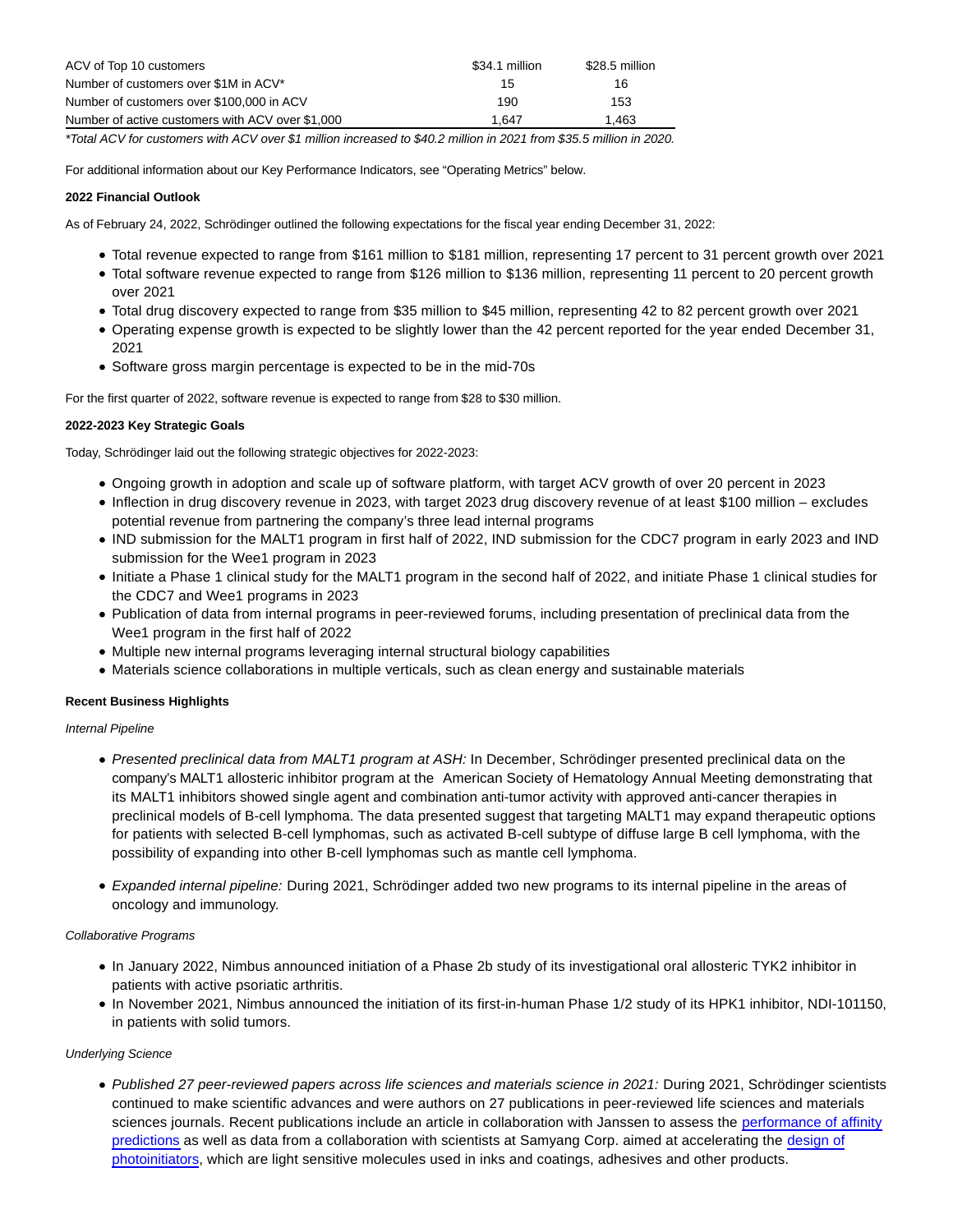#### **Corporate**

- Acquired XTAL BioStructures to expand structural biology capabilities: Last month, Schrödinger announced the \$6 million all-cash purchase of XTAL BioStructures, Inc., a private company based in the Greater Boston area that provides structural biology services, including biophysical methods, protein production and purification, and X-ray crystallography, to the pharmaceutical and biotechnology industries. The acquisition of XTAL BioStructures enables Schrödinger to pursue scientific advancements in the field of structural biology, augment its ability to produce high quality target structures for its drug discovery programs, and expand its future offerings to include an advanced and differentiated service that provides customers access to protein structures that have been computationally validated and are ready for structure-based virtual screening and lead optimization.
- Established operations in South Korea and expanded presence in India: In January 2022, Schrödinger established operations in Seoul, South Korea to strengthen its global expansion efforts, enhance competitive positioning and support both life science and materials sciences customers in this region. In December 2021, Schrödinger expanded its operations in Hyderabad, India. Employees in the Hyderabad location will focus on a broad range of strategic initiatives across the company, including software development and support of Schrödinger's software platform, and its drug discovery programs.

#### **Webcast and Conference Call Information**

Schrödinger will host a conference call to discuss its fourth quarter and full year 2021 financial results on Thursday, February 24, 2022, at 4:30 p.m. ET. To participate in the live call, please dial (833) 727-9520 (domestic) or +1 (830) 213-7697 (international) and refer to conference ID 3169814. The webcast can also be accessed under "News & Events" in the investors section of Schrödinger's website, [https://ir.schrodinger.com/news-and-events](https://cts.businesswire.com/ct/CT?id=smartlink&url=https%3A%2F%2Fir.schrodinger.com%2Fnews-and-events%2Fevent-calendar&esheet=52584589&newsitemid=20220224005188&lan=en-US&anchor=https%3A%2F%2Fir.schrodinger.com%2Fnews-and-events%2Fevent-calendar&index=4&md5=2fe1d8cdaf915be54545adb365774a96) /event-calendar. The archived webcast will be available on Schrödinger's website for approximately 90 days following the event.

#### **About Schrödinger**

Schrödinger is transforming the way therapeutics and materials are discovered. Schrödinger has pioneered a physics-based software platform that enables discovery of high-quality, novel molecules for drug development and materials applications more rapidly and at lower cost compared to traditional methods. The software platform is used by biopharmaceutical and industrial companies, academic institutions, and government laboratories around the world. Schrödinger's multidisciplinary drug discovery team also leverages the software platform to advance collaborative programs and its own pipeline of novel therapeutics to address unmet medical needs.

Founded in 1990, Schrödinger has over 650 employees and is engaged with customers and collaborators in more than 70 countries. To learn more, visit [www.schrodinger.com f](https://cts.businesswire.com/ct/CT?id=smartlink&url=http%3A%2F%2Fwww.schrodinger.com&esheet=52584589&newsitemid=20220224005188&lan=en-US&anchor=www.schrodinger.com&index=5&md5=563e680233b72d1175527c620d18d1b1)ollow us o[n LinkedIn a](https://cts.businesswire.com/ct/CT?id=smartlink&url=https%3A%2F%2Fwww.linkedin.com%2Fcompany%2Fschr-dinger%2F&esheet=52584589&newsitemid=20220224005188&lan=en-US&anchor=LinkedIn&index=6&md5=b9e5992f6c861c75eb6df49e36ade820)n[d Twitter,](https://cts.businesswire.com/ct/CT?id=smartlink&url=https%3A%2F%2Ftwitter.com%2Fschrodinger&esheet=52584589&newsitemid=20220224005188&lan=en-US&anchor=Twitter&index=7&md5=54ce5a6760b0aa1e0ed8a5250ee855b2) or visit our blog[, Extrapolations.com.](https://cts.businesswire.com/ct/CT?id=smartlink&url=http%3A%2F%2Fwww.extrapolations.com&esheet=52584589&newsitemid=20220224005188&lan=en-US&anchor=Extrapolations.com&index=8&md5=7a91897a2e1f0cf445c7c92db391a988)

#### **Operating Metrics**

To supplement the financial measures presented in our press release and related conference call or webcast in accordance with generally accepted accounting principles in the United States ("GAAP"), we also present certain other performance metrics, such as annual contract value and customer retention rate.

Annual Contract Value (ACV). We track the ACV for each of our customers. With respect to contracts that have a duration of one year or less, or contracts of more than one year in duration that are billed annually, we define ACV as the contract value billed during the applicable period. For contracts with a duration of more than one year that are billed upfront, ACV in each period represents the total billed contract value divided by the term. ACV should be viewed independently of revenue and does not represent revenue calculated in accordance with GAAP on an annualized basis, as it is an operating metric that can be impacted by contract execution start and end dates and renewal rates. ACV is not intended to be a replacement for, or forecast of, revenue.

Customer Retention for our customers with an ACV of over \$100,000. We calculate year-over-year customer retention for our customers in this cohort by starting with the number of customers we had in the previous fiscal year. We then calculate how many of these customers were active customers in the current fiscal year. We then divide this number by the number of customers with an ACV over \$100,000 we had in the previous fiscal year to arrive at the year-over-year customer retention rate for such customers.

Active Customers. We define an active customer as a customer that had an ACV of at least \$1,000 in the fiscal year. We use \$1,000 as a threshold for defining our active customers as this amount will generally exclude customers that only license our PyMOL software, which is our open-source molecular visualization system broadly available at low cost.

#### **Cautionary Note Regarding Forward-Looking Statements**

This press release contains forward-looking statements within the meaning of The Private Securities Litigation Reform Act of 1995 including, but not limited to those statements regarding our expectations about the speed and capacity of our computational platform, our financial outlook for the fiscal year ending December 31, 2022, and first quarter ending March 31, 2022, our key strategic goals, targets and objectives for the fiscal years ending December 31, 2022 and 2023, our plans to continue to invest in research and our strategic plans to accelerate the growth of our software business and advance our collaborative and internal drug discovery programs, our ability to improve and advance the science underlying our platform, the timing of potential IND applications as well as initiation of clinical trials for our internal drug discovery programs, the potential of our MALT1 inhibitors to be used for the treatment of certain B-cell lymphomas, the potential for our MALT1 inhibitors to be used in combination with other therapies, our expectations with respect to the potential impact and benefits of the acquisition of XTAL BioStructures, as well as our expectations related to the use of our cash, cash equivalents, and marketable securities. Statements including words such as "anticipate," "believe," "contemplate," "continue," "could," "estimate," "expect," "intend," "may," "might," "plan," "potential," "predict," "project," "should," "target," "will," "would" and statements in the future tense are forward-looking statements. These forward-looking statements reflect our current views about our plans, intentions, expectations, strategies and prospects, which are based on the information currently available to us and on assumptions we have made. Actual results may differ materially from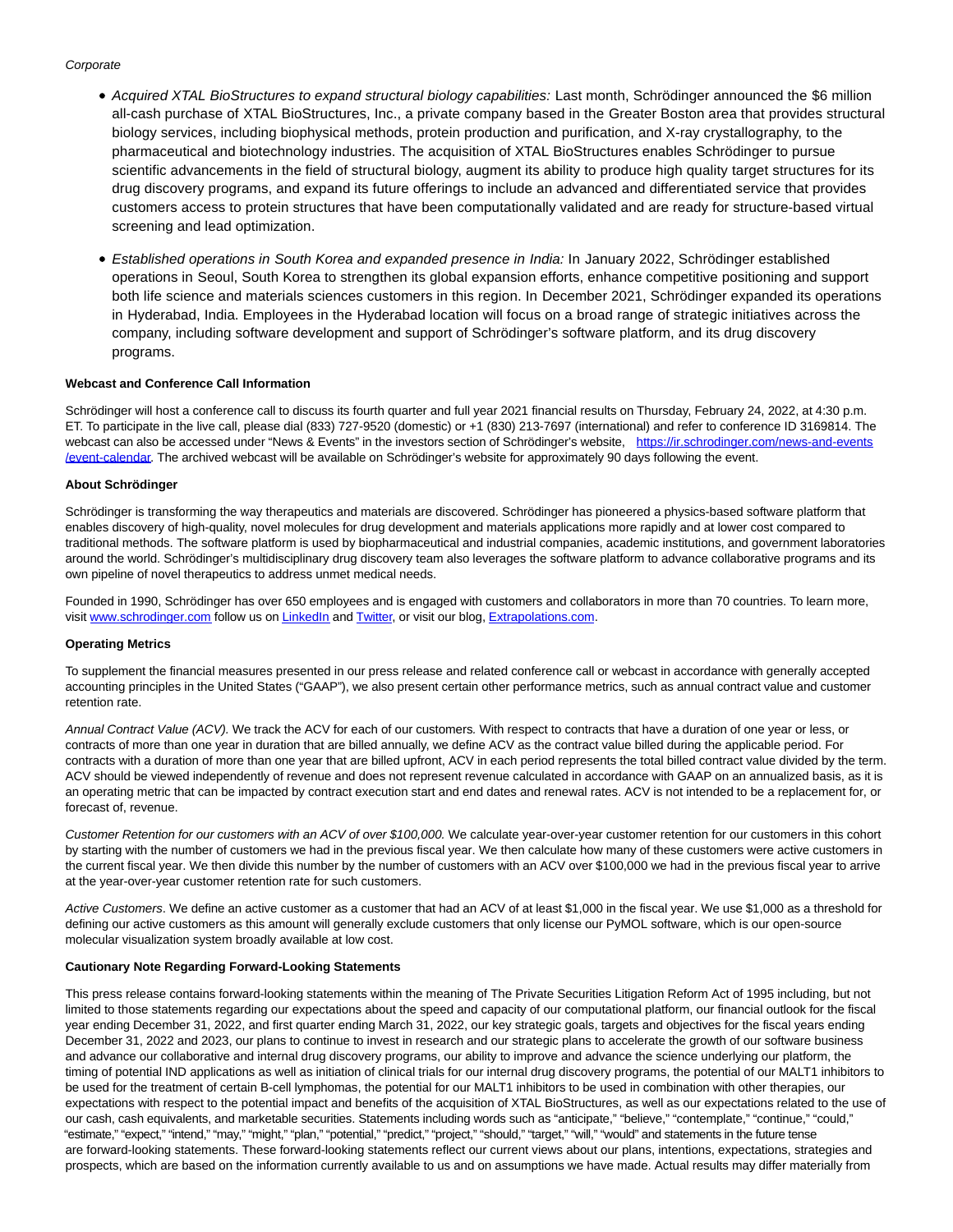those described in these forward-looking statements and are subject to a variety of assumptions, uncertainties, risks and important factors that are beyond our control, including the demand for our software solutions, our ability to further develop our computational platform, our reliance upon third-party providers of cloud-based infrastructure to host our software solutions, our reliance upon our third-party drug discovery collaborators, the uncertainties inherent in drug development and commercialization, such as the conduct of research activities and the timing of and our ability to initiate and complete preclinical studies and clinical trials, whether results from preclinical studies will be predictive of the results of later preclinical studies and clinical trials, uncertainties associated with the regulatory review of IND submissions, clinical trials and applications for marketing approvals, the ability to retain and hire key personnel and the direct and indirect impacts of the ongoing COVID-19 pandemic on our business and other risks detailed under the caption "Risk Factors" and elsewhere in our Securities and Exchange Commission filings and reports, including our Annual Report on Form 10-K for the year ended December 31, 2021, filed with the Securities and Exchange Commission on February 24, 2022, as well as future filings and reports by us. Any forward-looking statements contained in this press release speak only as of the date hereof. Except as required by law, we undertake no duty or obligation to update any forward-looking statements contained in this press release as a result of new information, future events, changes in expectations or otherwise.

#### **Consolidated Statements of Operations**

(in thousands, except for share and per share amounts)

|                                                                                                     | Year Ended December 31, |                 |  |                |  |           |
|-----------------------------------------------------------------------------------------------------|-------------------------|-----------------|--|----------------|--|-----------|
|                                                                                                     |                         | 2021            |  | 2020           |  | 2019      |
| Revenues:                                                                                           |                         |                 |  |                |  |           |
| Software products and services                                                                      | \$                      | 113,236 \$      |  | 92,530 \$      |  | 66,735    |
| Drug discovery                                                                                      |                         | 24,695          |  | 15,565         |  | 18,808    |
| <b>Total revenues</b>                                                                               |                         | 137,931         |  | 108,095        |  | 85,543    |
| Cost of revenues:                                                                                   |                         |                 |  |                |  |           |
| Software products and services                                                                      |                         | 26,495          |  | 18,003         |  | 13,646    |
| Drug discovery                                                                                      |                         | 45,816          |  | 26,620         |  | 22,804    |
| Total cost of revenues                                                                              |                         | 72,311          |  | 44,623         |  | 36,450    |
| Gross profit                                                                                        |                         | 65,620          |  | 63,472         |  | 49,093    |
| Operating expenses:                                                                                 |                         |                 |  |                |  |           |
| Research and development                                                                            |                         | 90,904          |  | 64,695         |  | 39,404    |
| Sales and marketing                                                                                 |                         | 22,150          |  | 17,795         |  | 21,364    |
| General and administrative                                                                          |                         | 64,009          |  | 41,898         |  | 27,040    |
| Total operating expenses                                                                            |                         | 177,063         |  | 124,388        |  | 87,808    |
| Loss from operations                                                                                |                         | (111, 443)      |  | (60, 916)      |  | (38, 715) |
| Other income:                                                                                       |                         |                 |  |                |  |           |
| (Loss) gain on equity investments                                                                   |                         | (1,781)         |  | 4,108          |  | 943       |
| Change in fair value                                                                                |                         | 11,359          |  | 28,263         |  | 9,922     |
| Interest income                                                                                     |                         | 1,057           |  | 2,253          |  | 1,878     |
| Total other income                                                                                  |                         | 10,635          |  | 34,624         |  | 12,743    |
| Loss before income taxes                                                                            |                         | (100, 808)      |  | (26, 292)      |  | (25, 972) |
| Income tax expense (benefit)                                                                        |                         | 411             |  | 345            |  | (291)     |
| Net loss                                                                                            |                         | (101, 219)      |  | (26, 637)      |  | (25,681)  |
| Net loss attributable to noncontrolling interest                                                    |                         | (826)           |  | (2, 174)       |  | (1, 110)  |
| Net loss attributable to Schrödinger common and                                                     |                         |                 |  |                |  |           |
| limited common stockholders                                                                         | \$                      | $(100, 393)$ \$ |  | $(24, 463)$ \$ |  | (24, 571) |
| Net loss per share attributable to Schrödinger                                                      |                         |                 |  |                |  |           |
| common and limited common stockholders, basic and diluted:                                          | \$                      | $(1.42)$ \$     |  | $(0.41)$ \$    |  | (4.09)    |
| Weighted average shares used to compute net loss                                                    |                         |                 |  |                |  |           |
| per share attributable to Schrödinger common and<br>limited common stockholders, basic and diluted: |                         | 70,594,950      |  | 60,024,658     |  | 6,004,500 |
|                                                                                                     |                         |                 |  |                |  |           |

#### **Consolidated Balance Sheets**

(in thousands, except for share and per share amounts)

| <b>Assets</b>                                                                              |    | December 31, 2021 | December 31, 2020 |         |  |
|--------------------------------------------------------------------------------------------|----|-------------------|-------------------|---------|--|
| Current assets:                                                                            |    |                   |                   |         |  |
| Cash and cash equivalents                                                                  | \$ | 120.267 \$        |                   | 202,296 |  |
| Restricted cash                                                                            |    | 3.000             |                   | 500     |  |
| Marketable securities                                                                      |    | 456.212           |                   | 440.395 |  |
| Accounts receivable, net of allowance for doubtful accounts of \$108 and \$60              |    | 31.744            |                   | 31,423  |  |
| Unbilled and other receivables, net for allowance for unbilled receivables of \$30 and \$0 |    | 8.807             |                   | 3.955   |  |
| Prepaid expenses                                                                           |    | 5.030             |                   | 4.409   |  |
| Total current assets                                                                       |    | 625.060           |                   | 682.978 |  |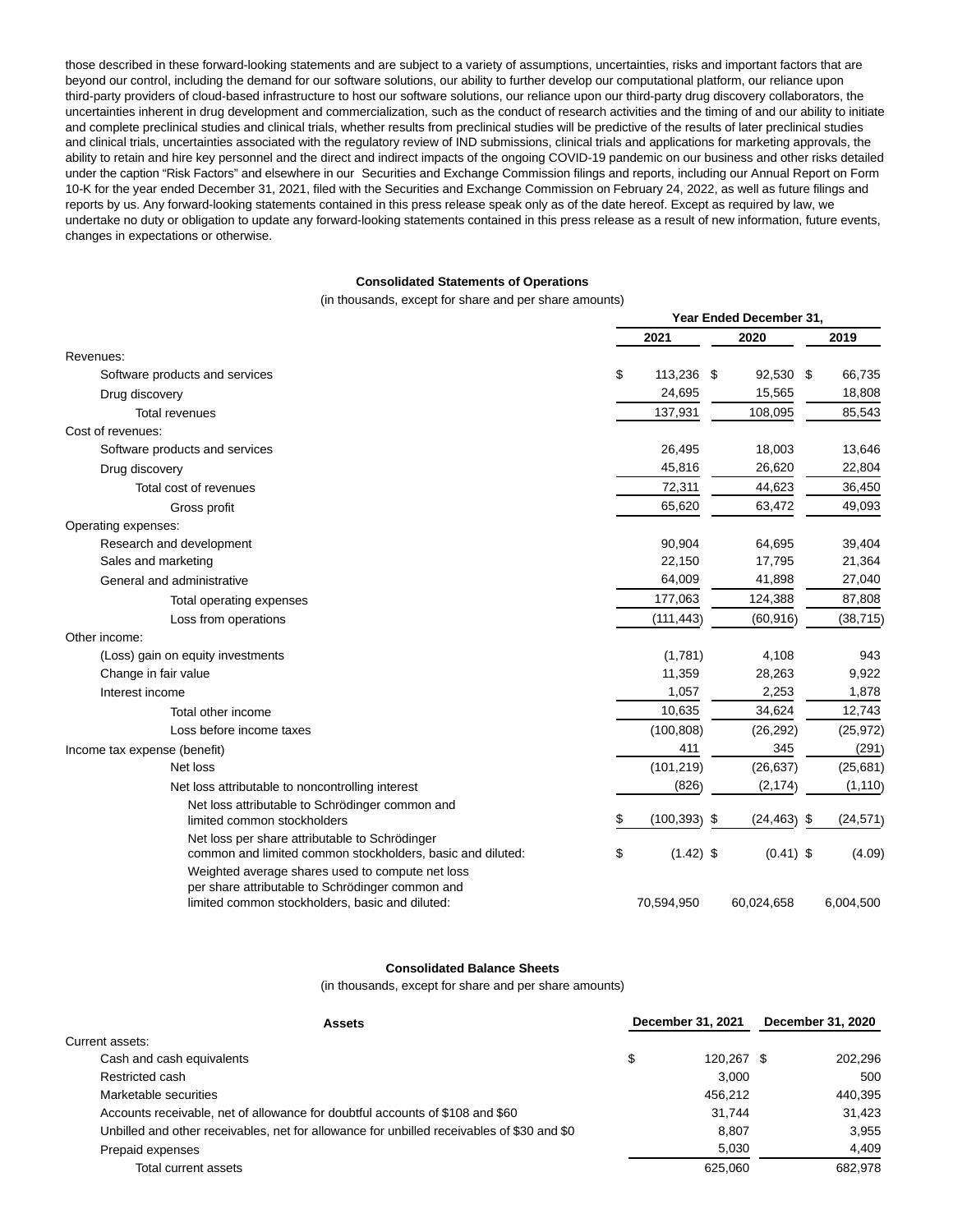| Property and equipment, net                                                                                                                                                           | 10,025           | 5,140      |
|---------------------------------------------------------------------------------------------------------------------------------------------------------------------------------------|------------------|------------|
| Equity investments                                                                                                                                                                    | 43,167           | 45,664     |
| Right of use assets                                                                                                                                                                   | 75,384           | 10,129     |
| Other assets                                                                                                                                                                          | 2,851            | 2,352      |
| <b>Total assets</b>                                                                                                                                                                   | \$<br>756,487 \$ | 746,263    |
| <b>Liabilities and Stockholders' Equity</b>                                                                                                                                           |                  |            |
| <b>Current liabilities:</b>                                                                                                                                                           |                  |            |
| Accounts payable                                                                                                                                                                      | \$<br>8,079 \$   | 8,398      |
| Accrued payroll, taxes, and benefits                                                                                                                                                  | 18,405           | 12,000     |
| Deferred revenue                                                                                                                                                                      | 55,368           | 45,403     |
| Lease liabilities                                                                                                                                                                     | 2,042            | 4,543      |
| Other accrued liabilities                                                                                                                                                             | 7,317            | 2,861      |
| <b>Total current liabilities</b>                                                                                                                                                      | 91,211           | 73,205     |
| Deferred revenue, long-term                                                                                                                                                           | 30,064           | 41,164     |
| Lease liabilities, long-term                                                                                                                                                          | 77,827           | 7,221      |
| Other liabilities, long-term                                                                                                                                                          | 300              | 654        |
| <b>Total liabilities</b>                                                                                                                                                              | 199,402          | 122,244    |
| Commitments and contingencies                                                                                                                                                         |                  |            |
| Stockholders' equity:                                                                                                                                                                 |                  |            |
| Preferred stock, \$0.01 par value. Authorized 10,000,000 shares; zero shares issued and<br>outstanding at December 31, 2021 and December 31, 2020, respectively                       |                  |            |
| Common stock, \$0.01 par value. Authorized 500,000,000 shares;<br>61,834,515 and 60,713,534 shares issued and outstanding at December 31, 2021<br>and December 31, 2020, respectively | 618              | 607        |
| Limited common stock, \$0.01 par value. Authorized 100,000,000 shares;<br>9,164,193 shares issued and outstanding at December 31, 2021 and                                            |                  |            |
| December 31, 2020, respectively                                                                                                                                                       | 92               | 92         |
| Additional paid-in capital                                                                                                                                                            | 786,964          | 752,558    |
| Accumulated deficit                                                                                                                                                                   | (229, 952)       | (129, 559) |
| Accumulated other comprehensive (loss) income                                                                                                                                         | (651)            | 317        |
| Total stockholders' equity of Schrödinger stockholders                                                                                                                                | 557,071          | 624,015    |
| Noncontrolling interest                                                                                                                                                               | 14               | 4          |
| Total stockholders' equity                                                                                                                                                            | 557,085          | 624,019    |
| Total liabilities and stockholders' equity                                                                                                                                            | 756,487 \$       | 746,263    |

### **Consolidated Statements of Cash Flows**

(in thousands)

|                                                                     | Year Ended December 31,              |           |         |
|---------------------------------------------------------------------|--------------------------------------|-----------|---------|
|                                                                     | 2021                                 | 2020      | 2019    |
| Cash flows from operating activities:                               |                                      |           |         |
| Net loss                                                            | $$(101,219)$ \$ (26,637) \$ (25,681) |           |         |
| Adjustments to reconcile net loss to net cash (used in) provided by |                                      |           |         |
| operating activities:                                               |                                      |           |         |
| Gain on equity investments                                          | 1,781                                | (4, 108)  | (943)   |
| Noncash revenue from equity investments                             | (107)                                | (397)     | (186)   |
| Fair value adjustments                                              | (11, 359)                            | (28, 263) | (9,922) |
| Depreciation                                                        | 2,847                                | 3,658     | 3,640   |
| Stock-based compensation                                            | 26,490                               | 10,545    | 2,193   |
| Noncash research and development expenses                           | 811                                  | 2,137     | 1.051   |
| Noncash investment accretion                                        | 5,270                                | 646       | (506)   |
| Loss on disposal of property and equipment                          | 140                                  |           |         |
| Decrease (increase) in assets:                                      |                                      |           |         |
| Accounts receivable, net                                            | (321)                                | (12, 747) | (5,038) |
| Unbilled and other receivables                                      | (5, 187)                             | 3,468     | (1,556) |
| Reduction in the carrying amount of right of use assets             | 5.799                                | 5.342     | 4.177   |
| Prepaid expenses and other assets                                   | (1, 121)                             | 187       | 410     |
| (Decrease) increase in liabilities:                                 |                                      |           |         |
| Accounts payable                                                    | (411)                                | 4,882     | (294)   |
| Accrued payroll, taxes, and benefits                                | 6,405                                | 4,966     | 2,948   |
| Deferred revenue                                                    | (1,028)                              | 59,705    | 6,715   |
|                                                                     |                                      |           |         |